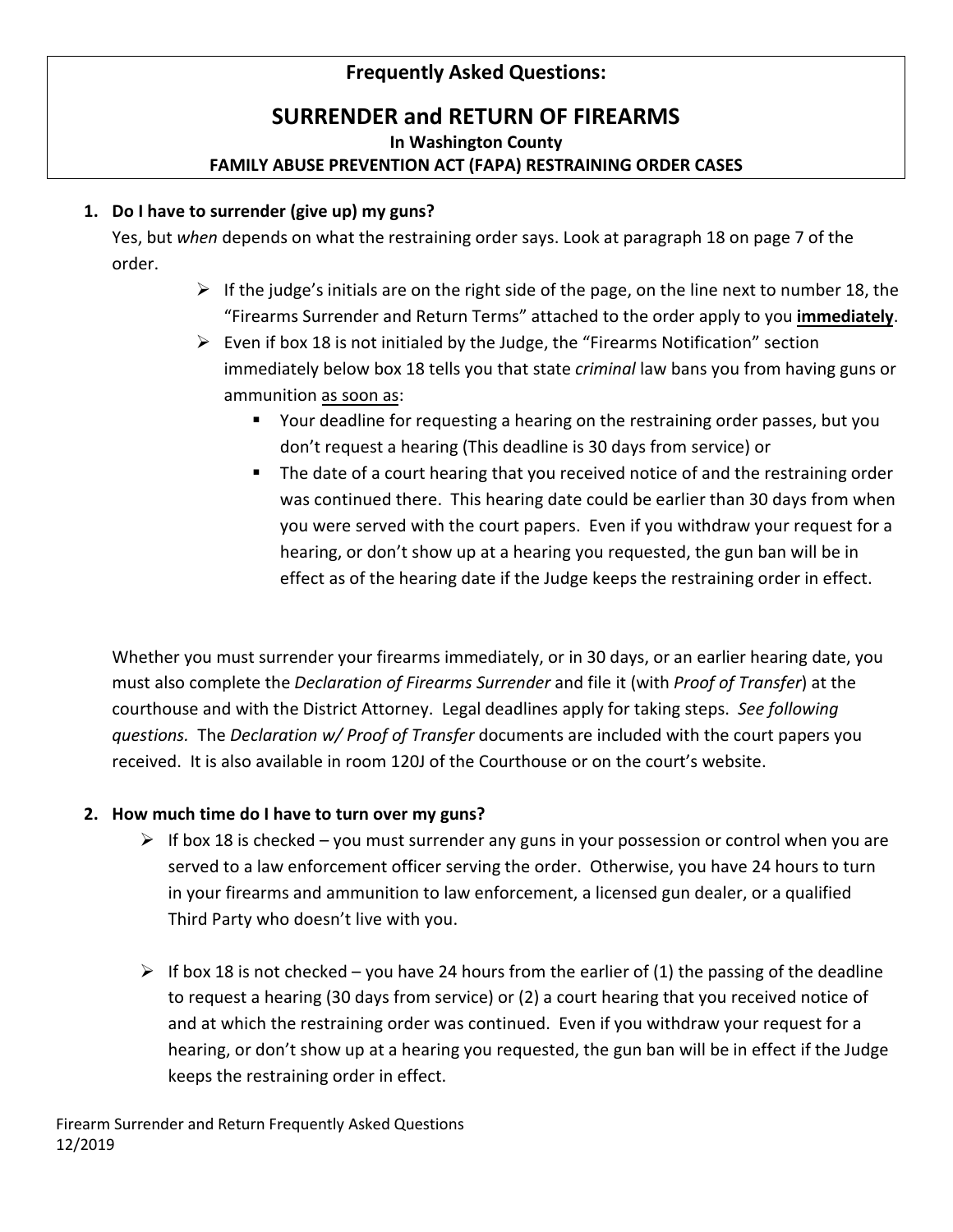## **3. How much time do I have to file the Firearms Declaration (and Proof of Transfer)?**

You have 2 court days from the time you become subject to the surrender order (see answer to Question #1, above) to file the *Firearms Declaration* with the court and District Attorney. Weekend days and holidays do not count as court days. Take or mail the documents to:

**150 N. 1st Avenue Justice Services Building Hillsboro, Oregon 97124 150 N. 1st Avenue, Suite 300**

**Washington County Circuit Court Washington County District Attorney Hillsboro, Oregon 97124**

#### **4. Where can I surrender my guns?**

You can surrender (give) your guns to any Law Enforcement Agency. Make sure your firearms are unloaded before transporting and surrendering them. Officers prefer that you have your weapon and ammunition in a container or bag. To turn them over to the *Washington County Sheriff's Office*, please call first to schedule an appointment.

| <b>Cornelius Police</b>    | <b>Beaverton Police</b>          | <b>Forest Grove Police</b> |
|----------------------------|----------------------------------|----------------------------|
|                            |                                  |                            |
| 503-359-1881               | 503-629-0111                     | 503-992-3260               |
| <b>Hillsboro Police</b>    | King City Police                 | Oregon State Police        |
| 503-681-6190               | 503-620-8851                     | 503-378-3720               |
| <b>North Plains Police</b> | <b>Sherwood Police</b>           | <b>Tigard Police</b>       |
| 503-647-2604               | 503-625-5523                     | 503-629-0111               |
| <b>Tualatin Police</b>     | <b>Washington County Sheriff</b> | <b>Wilsonville Police</b>  |
| 503-691-4800               | 503-846-2537                     | 503-682-1012               |

# **5. How do I transport my firearms/ammunition for surrender without breaking the law?**

You will not break the law for Unlawful Possession of a Firearm if:

- o You have in your possession a copy of the restraining order against you, **and** it was issued within the last 24 hours,
- o The firearm is unloaded, and
- o You are transporting it to a law enforcement agency, licensed gun dealer, or third party.

# **6. Will I get a receipt from the law enforcement agency that is storing my guns?**

Yes. The agency will give you a receipt. The receipt will list all guns you turn over and the type/amount of ammunition. The agency can use the *Proof of Transfer* that is part of your *Firearms Declaration* that you file. The agency can also use their own form for this proof of transfer.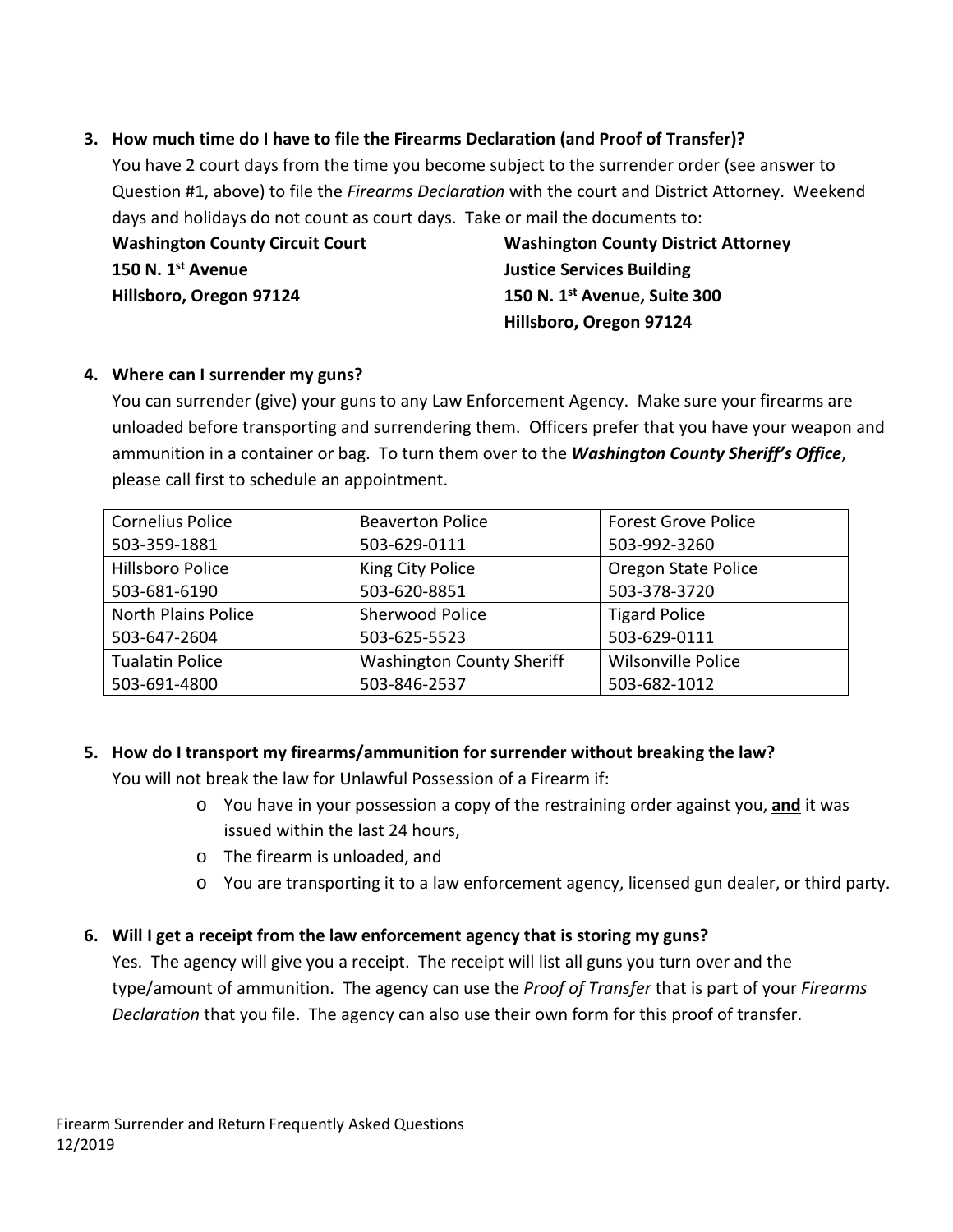#### **7. Can I leave my guns and ammunition with a gun dealer?**

Yes, if the licensed gun dealer agrees to storage of firearms and ammunition for you. The dealer will likely charge you a storage fee for this service. You must get *Proof of Transfer* from the dealer that lists the date of transfer and the serial #, make, and model of each transferred item.

# **8. What if I want a friend or relative (instead of law enforcement or a gun dealer) to store my guns while the restraining order is in effect?**

If your guns were not given to law enforcement or a dealer, you can turn your guns over to a friend or relative. This person cannot live with you. You must first get a criminal background check done on this friend/relative to show that he or she is legally able to have firearms. *See Question 9*, below. If you decide to turn your guns over to a friend or relative, that Third Party must fill out and sign the *Third Party's Declaration About Taking Possession*.

#### **9. How do I get a firearms background check done on the person I want to store my guns?**

The background check is done through a licensed gun dealer. A small fee is charged, and the dealer will do the check through the Oregon State Police. If the person passes the background check, you will be given an approval number to record on the *Proof of Transfer*.

#### **10. What if I don't have any firearms?**

You still need to complete and file the *Firearms Declaration*. The *Declaration* sets out three choices (boxes) for your response and the first box applies in this situation. This section states that you do not own or possess any firearms. Remember – you must file the *Declaration* at the courthouse within 2 court (business) days of the date you become subject to the surrender order. *See answer to Question #1 for the date you become subject to the surrender order.*

#### **11. What happens if I don't file the Firearms Declaration?**

If you are required to file the *Firearms Declaration* and do not, you are disobeying the court's order. This is a serious matter. A law enforcement officer could contact you for questioning or cite you to appear in court. The District Attorney's (DA) office could charge you with violating a restraining order (contempt of court). In that case, you will have a right to a court-appointed attorney if you cannot afford to hire a lawyer. If the judge decides after a hearing that you willfully disobeyed the restraining order by not filing the *Declaration*, you could go to jail for up to 6 months, be placed on probation, or be ordered to pay a fine of up to \$500 plus the cost of your state-provided attorney.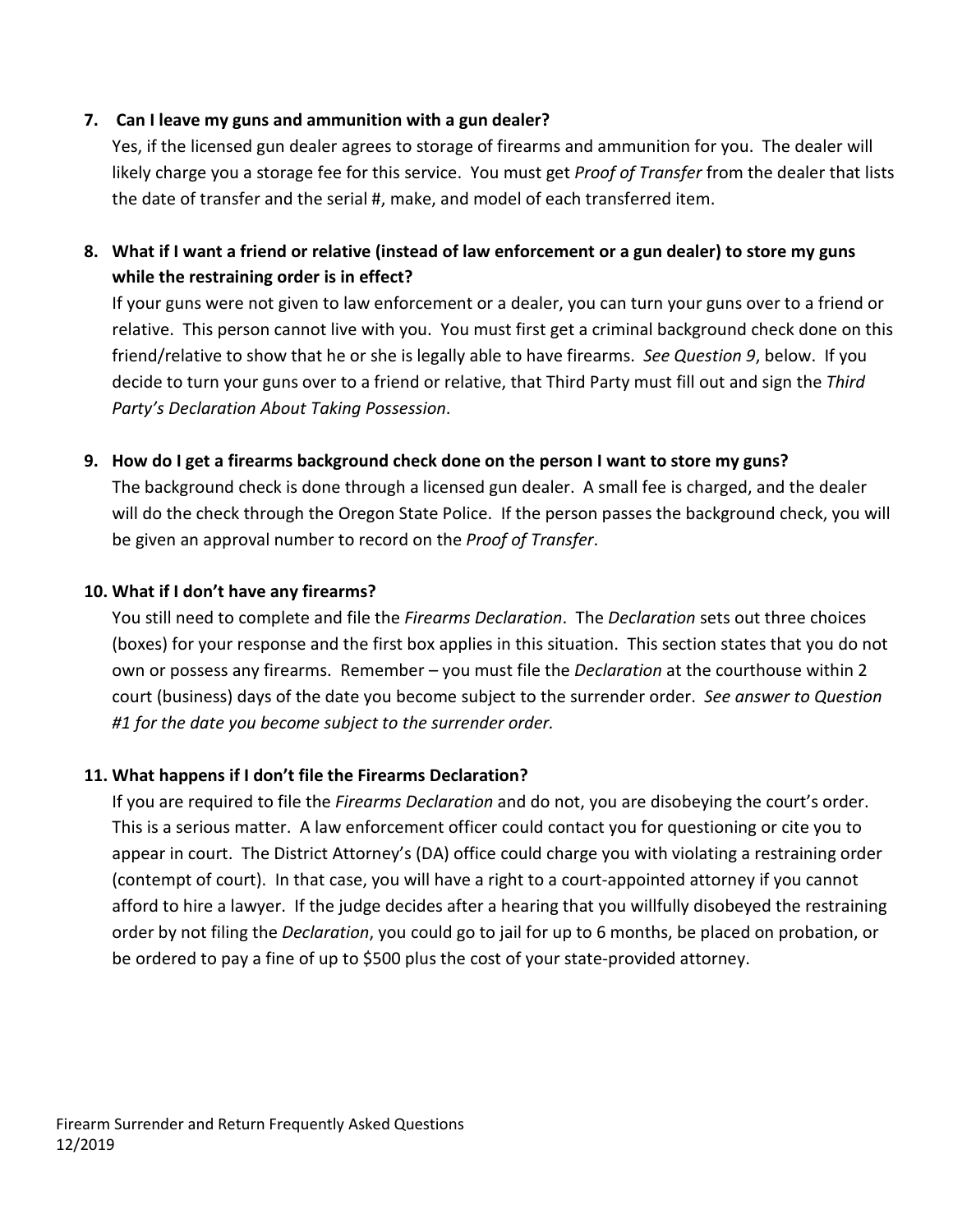#### **12. How do I get my firearms back from the police or sheriff when the restraining order no longer exists?**

You must call the police or sheriff's office at the numbers provided above and make arrangements to pick up your guns and ammunition. The police or sheriff's office will do a background check on you to be sure you are legally able to possess firearms before returning your guns and ammunition. Take photo identification with you when you go to pick them up.

# **13. How do I get my firearms back from a friend or relative storing them when the restraining order no longer exists?**

The person storing them can return them to you. But the law requires a background check first to make sure you are otherwise eligible to possess firearms. See Question 9 above for information about getting this background check done. A dealer or the Oregon State Police will do the check when someone is requesting the check on himself or herself.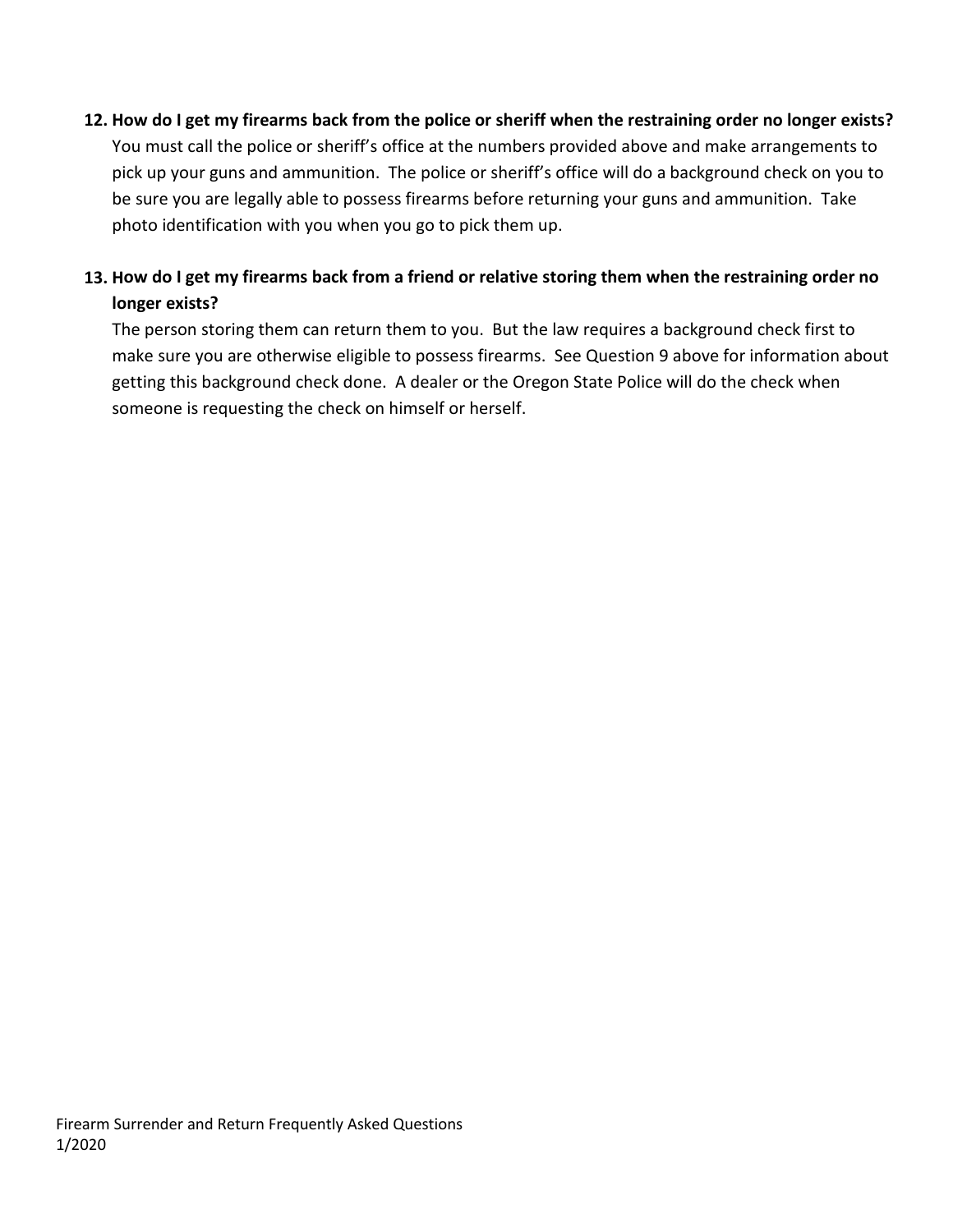#### IN THE CIRCUIT COURT OF THE STATE OF OREGON FOR THE COUNTY OF WASHINGTON

Petitioner/Plaintiff

**Case No:** \_\_\_\_\_\_\_\_\_\_\_\_\_\_\_\_\_\_\_

**RESPONDENT'S/DEFENDANT'S** v. **DECLARATION OF FIREARMS SURRENDER**

Respondent/Defendant

## **Declaration**

I am the Respondent/Defendant in this case. I am subject to a court order to surrender firearms.

*Check one:*

 $\Box$  I had no firearms in my possession at the time of the court's order. I do not currently possess any firearms.

 $\Box$  All firearms and ammunition in my possession have been transferred to:

a law enforcement agency *(name)*:

a gun dealer *(name)*:

a third party who does not live with me *(name)*:

A proof of transfer or receipt is attached *(required)*

 $\Box$  I am asserting my constitutional right against self-incrimination. I decline to make any statement about firearms.

I HAVE FILED COPIES OF THIS *DECLARATION* (AND THE *DECLARATION* FROM THIRD PARTY RECIPIENTS, IF ANY) WITH THE DISTRICT ATTORNEY *(required)*

**I hereby declare that the above statements are true to the best of my knowledge and belief. I understand they are made for use as evidence in court and I am subject to penalty for perjury.**

Submitted by Respondent/Defendant

Date Signature of Respondent/Defendant

Name (printed)

Address City, State, ZIP Phone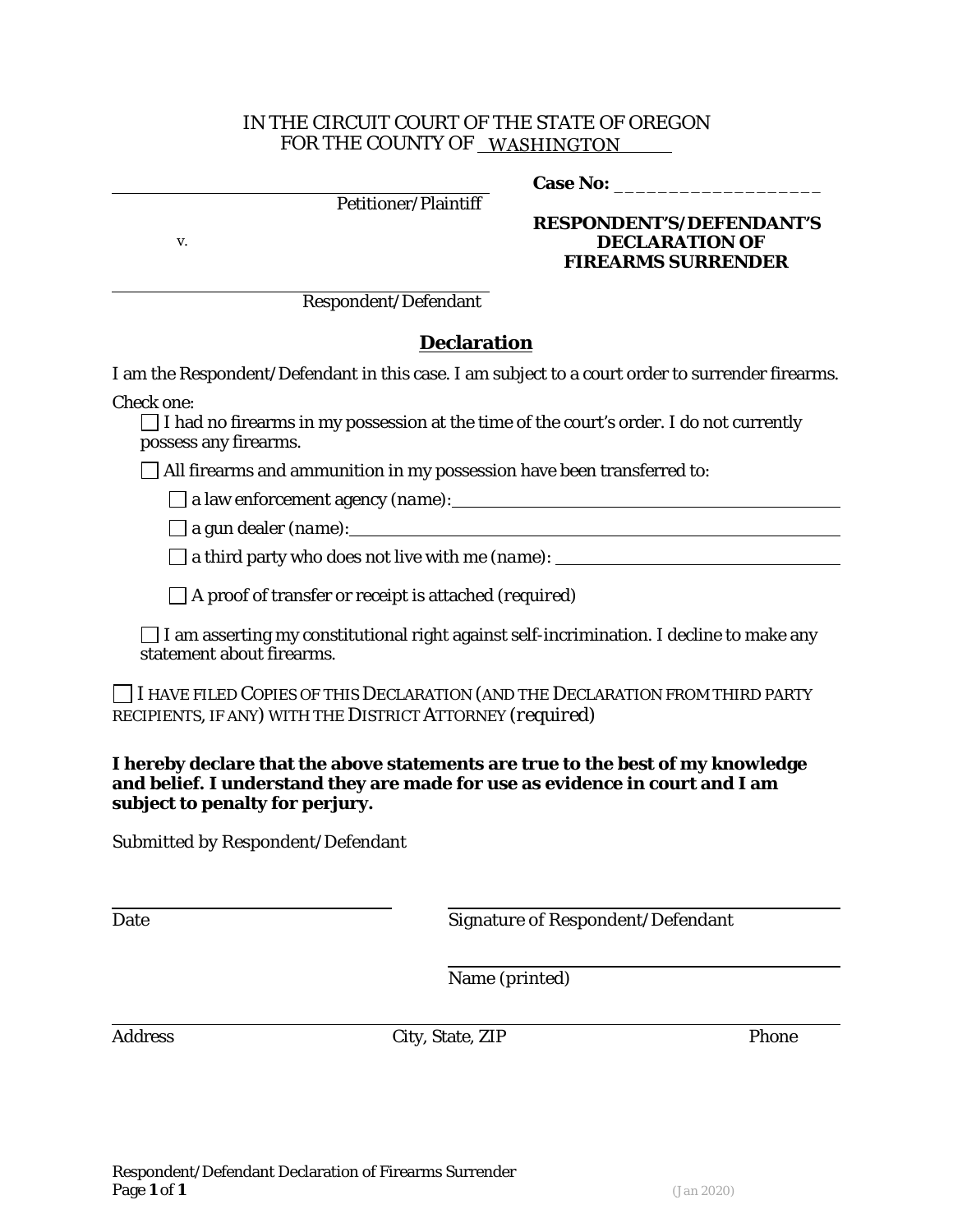#### IN THE CIRCUIT COURT OF THE STATE OF OREGON FOR THE COUNTY OF WASHINGTON

Case No:

Petitioner/Plaintiff

**THIRD PARTY RECIPIENT'S** v. **DECLARATION OF FIREARMS RECEIPT**

Respondent/Defendant

## **NOTICE TO RECIPIENT**

You are subject to criminal and/or civil penalties if:

- $\triangleright$  You allow Respondent/Defendant access to firearms or ammunition during the time they are prohibited from possession
- $\triangleright$  You are subject to any court order prohibiting you from possessing firearms or ammunition

# **Declaration**

I, *(full name)* <u>received firearms and/or</u> ammunition surrendered by Respondent/Defendant

# **By my initials here I swear to the court that all the following statements are true**

- $\triangleright$  I am aware that Respondent/Defendant is subject to a court order to surrender all firearms and ammunition and prohibited from possessing firearms or ammunition
- $\triangleright$  I am not a law enforcement officer or gun dealer or not acting in my official capacity as a law enforcement officer or gun dealer
- $\triangleright$  I do not live with Respondent/Defendant
- $\triangleright$  I completed a Proof of Transfer listing the firearms and/or ammunition Respondent/Defendant surrendered to me
- I passed a background check by a law enforcement agency or gun dealer *(required)*

The OSP background check number is: \_\_\_\_\_\_\_\_\_

I hereby declare that the above statements are true to the best of my knowledge and belief. I understand they are made for use as evidence in court and I am subject to penalty for perjury.

Date Signature of Recipient

Name (printed)

Address City, State, ZIP Phone